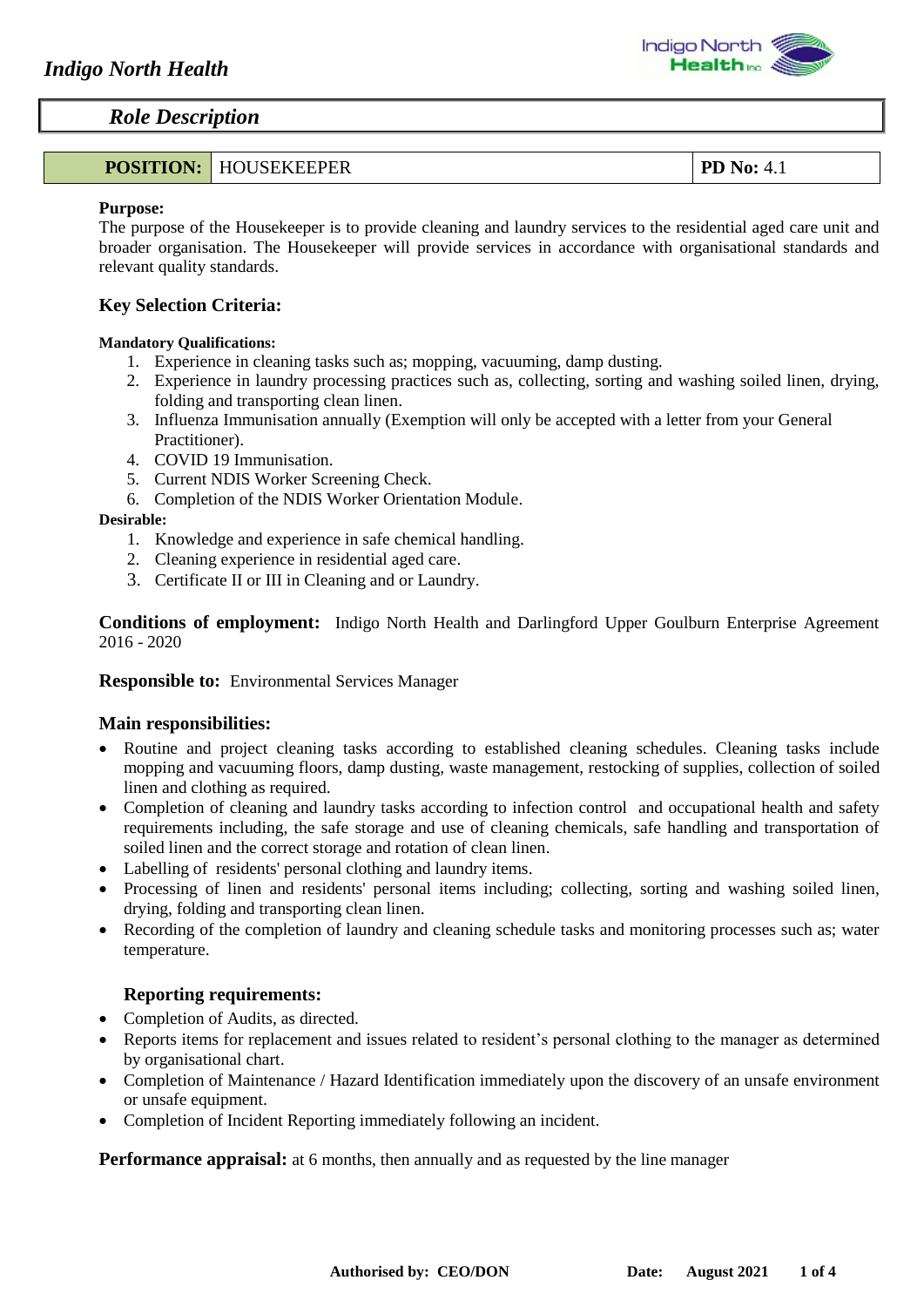

# **POSITION:** HOUSEKEEPER **POSITION: PD No:** 4.1

## **Key Results Areas (KRAs) and performance criteria**

#### **1. CONDUCT**

- 1.1 Demonstrates a high standard of personal appearance and conduct, that is: clean, neat, tidy, punctual, and respectful language and manner toward customers, visitors and to each other.
- 1.2 Information related to a resident or staff member is at NO TIME discussed with anyone other than the relevant staff member providing service.
- 1.3 Demonstrates a flexible, and enthusiastic attitude toward undertaking a variety of tasks with a team approach
- 1.4 Provides privacy and dignity to residents in all aspects of care and service.

#### **2. HEALTH & SAFETY**

- 2.1 Participates in the risk management program and contributes to a safe work environment for self, other staff, and volunteers; and a safe service environment for consumers and visitors.
- 2.2 Reports immediately, any equipment or situation which has the potential to cause harm.
- 2.3 Completes an Incident Form, via VHIMS Central, for an event or situation that; resulted, or could have resulted, in harm to a consumer, staff member or visitor; or a complaint, loss or damage.
- 2.4 Participates in problem solving processes to resolve health and safety issues.
- 2.5 Demonstrates an understanding of all types of elder abuse, the appropriate action to take and the reporting requirements according to your role.

#### **3. QUALITY IMPROVEMENT**

- 3.1 Provides safe, quality care/service as a priority in your everyday work.<br>3.2 Provides competent care/service in accordance with the organisat
- Provides competent care/service in accordance with the organisation's documented policies and procedures, and legislative requirements relevant to your role.
- 3.3 Actively participates in team meetings and quality improvement activities to improve the quality and safety of the care and services provided.

#### **4. KNOWLEDGE & SKILLS**

- 4.1 Maintains own knowledge and skills for safe care/services by completing annual mandatory training and competency assessments related to your role; participating in ongoing education sessions, and; reading communication boards, newsletters and memos.
- 4.2 Annual training objectives are completed following performance appraisal to ensure you have the right skills and knowledge to perform your role.
- 4.3 Participates in relevant professional and network groups (recommendation only).

## **5. SAFE & EFFECTIVE CONSUMER-CENTRED CARE**

5.1 Promotes positive clinical and personal care workforce relations resulting from effective workforce engagement and support and the creation of a culture of safety that empowers staff to speak up and raise concerns and to work together to seek solutions for consumer safety concerns.

#### **6. RISK MANAGEMENT**

6.1 Utilises systems and processes that are in place for relevant regulatory compliance including but not limited to; Health and Safety legislation, National Infection Prevention and Control Guidelines, compliance to the Quality of Care Principles – care and services for residential services, the Accountability Principles for compulsory reporting of elder abuse and unexplained absences, Privacy legislation and legal documentation requirements.

#### **7. NATIONAL DISABILITY INSURANCE SCHEME (NDIS)**

- 7.1 Working knowledge of, and compliance with, National Disability Insurance Scheme Act 2013 and NDIS Code of Conduct.
- 7.2 Promote a supportive and positive working environment for NDIS participants.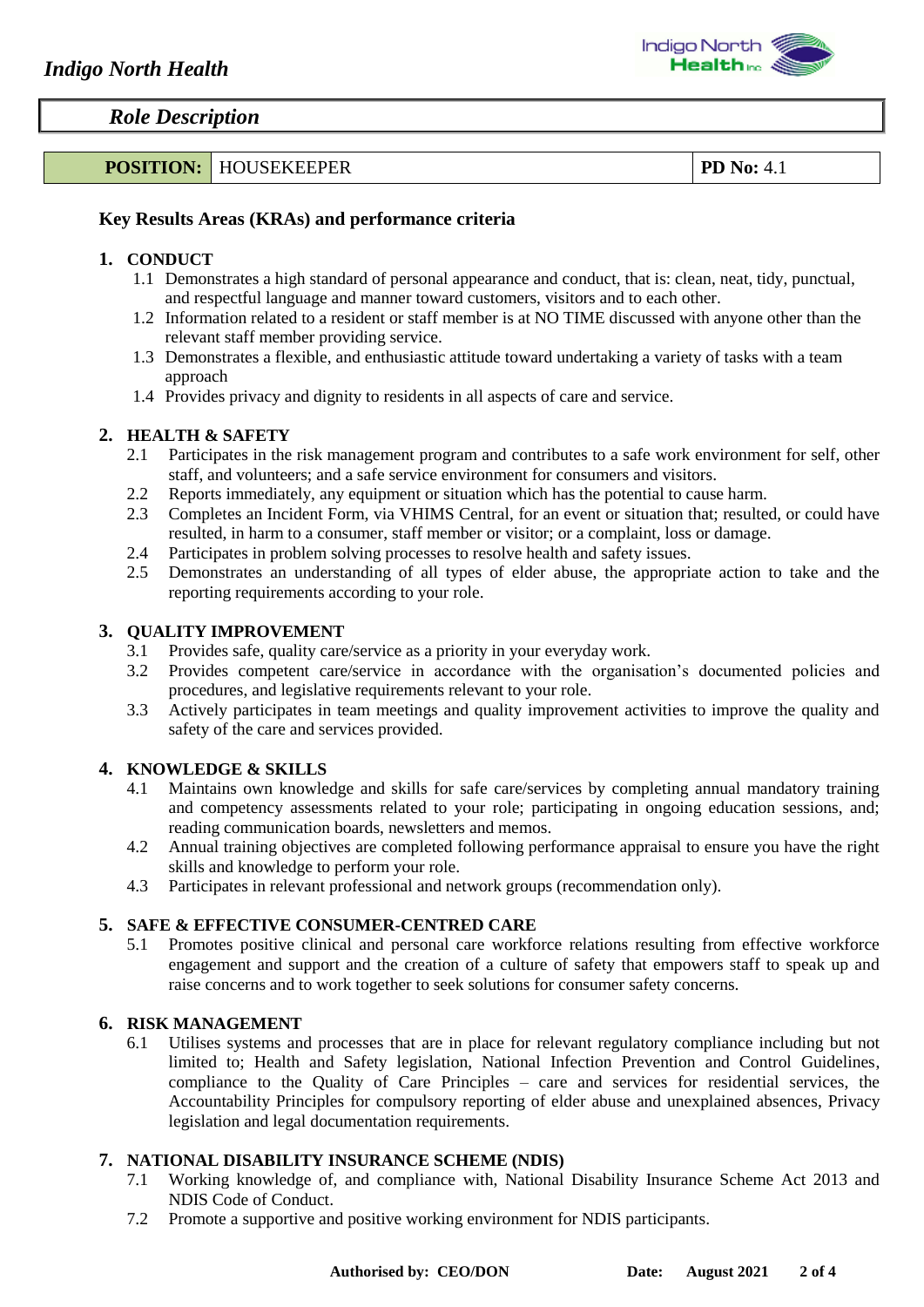# **POSITION:** HOUSEKEEPER **PD No:** 4.1

## **8. INFECTION PREVENTION & CONTROL (IPC)**

- 8.1 Follows the organisations Infection Prevention and Control, policies, procedures and Work Practices.
- 8.2 Follows the direction of the IPC Lead and Line Manager.
- 8.3 Participates in the annual immunisation program, on an annual basis.
- 8.4 Reports any infection control issues to the Registered Nurse.
- 8.5 The annual Staff Development Program includes mandatory training and competencies for hand hygiene, standards and transmission-based precautions including; outbreak management. The Housekeeper must complete these competencies on an annual basis.
- 8.6 Maintains knowledge of the Outbreak Management procedures.
- 8.7 Follows the direction of the Registered Nurse during an Outbreak Management process.

## **9. QUALITY PROGRAM**

- 9.1 Participates in the organisational quality program.
- 9.2 Participates in Procedure and Work Practice review as requested.